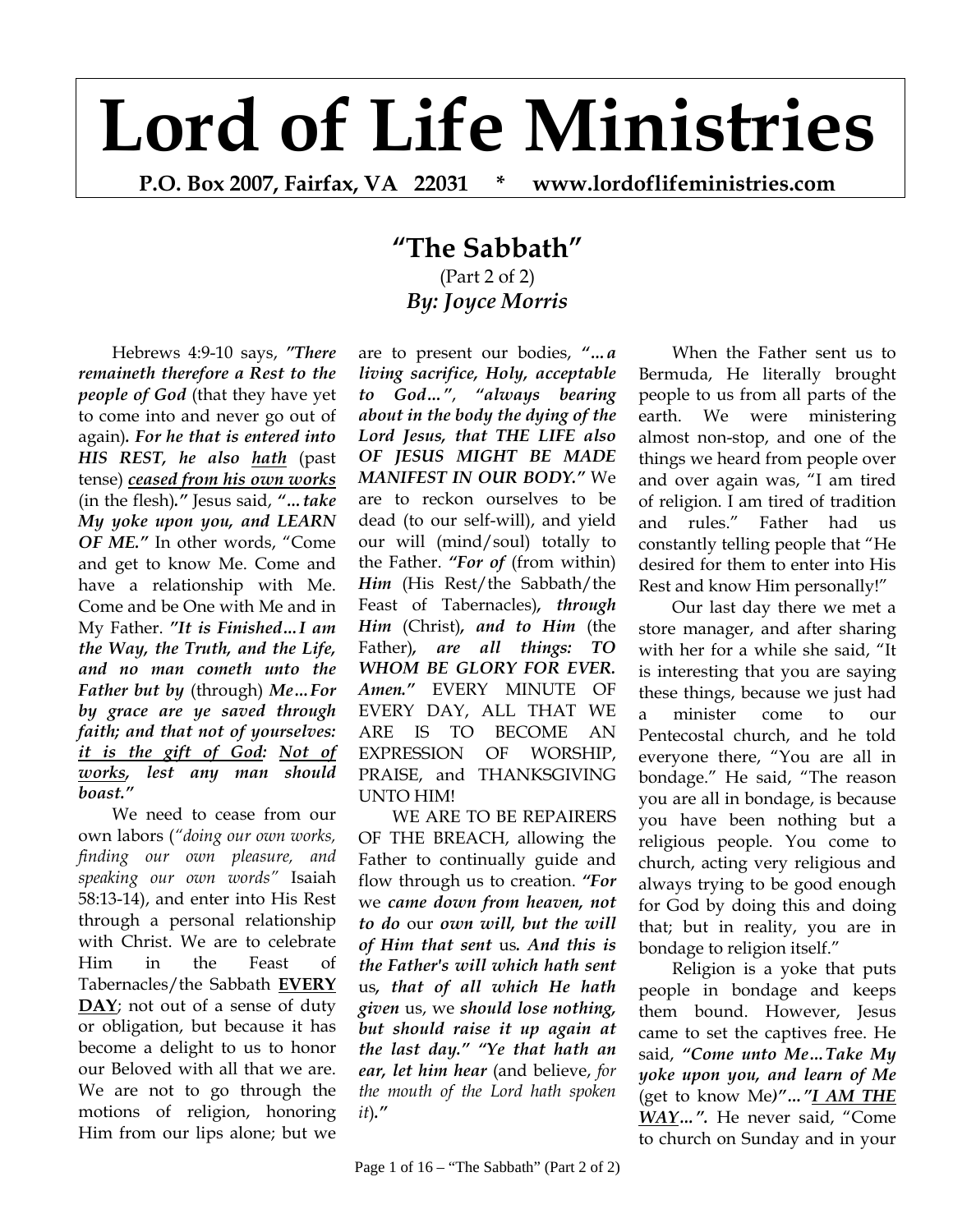own (religious) righteousness try to please Me through good works."

Jesus does not need you to do things for Him, but He does desire to work/minister through you to creation. He wants you to come into that same place of Harmony and Oneness that He has with the Father, so that when people look at you, all they will see is the Father walking in the earth. **He wants a relationship with you**, not more works in your own strength.

In Revelations 4:13 it says, *"And I heard a voice from heaven saying unto me, Write, BLESSED ARE THE DEAD WHICH DIE IN THE LORD* (those that die to self and cease from their own labors) *from henceforth: YEA, saith the Spirit, THAT THEY MAY FIND REST FROM THEIR LABOURS*  (in the flesh)*; and THEIR WORKS* (in Christ) *DO FOLLOW THEM."*

Under the bondage of religion, people are constantly trying to please God. Many boast about all the things they have done, "for God"; the number of people that come to their church; and even about the building itself. To the best of "their ability", and in "their own strength", people continually do what "seems right" (in their own mind) to be found "worthy" or "good enough" in the eyes of God, so that one day they will either be "raptured away" or "die and go to heaven". However, Proverbs 16:25 says, *"There is a way that seemeth right unto a man, but the end* (result) *thereof are the ways of death."*

God gave the law to man, not to save him or make him righteous, but to show him that

outside of Christ no man can keep it. Through the law, God made man responsible for his own actions by teaching him right from wrong. He also gave him the law to expose what was in his heart, and to show him that no amount of works (on the outside) could ever make him righteous and change what was within his own heart/soul. There is only one way back to the Father, and that is through the blood of the Lamb that was slain from the foundation of the earth.

 Paul said that he had tried religion; and to the best of his ability he had tried to keep the law of Moses. He also said that, although he could boast of his many accomplishments in the flesh (as others chose to do), he had learned by the Grace of God to count them as dung and do otherwise.

In Philippians 3:3-14, Paul wrote, *"For we are the circumcision, which worship God in Spirit, and rejoice in Christ Jesus, and have no confidence in the flesh. Though I might also have confidence in the flesh. If any other man thinketh that he hath whereof he might trust in the flesh, I more.* (In other words, "Look Guys. Outside of God there are a lot of things that I could brag about in my flesh. Some of you think that you are really something because you have a lot of revelation, and in the eyes of man your reputation is pretty good. People have heard you preach, read the things you wrote, and some have given you a few compliments, which have gone right to your head. You know that you have a calling on your life, and now you're out there announcing to everybody

*the stock of Israel, of the tribe of Benjamin, an Hebrew of the Hebrews; as touching the law, a Pharisee; Concerning zeal, persecuting the church* (telling everybody the million and one things that are wrong with them, and that I am better than they are because God has called me out from among them)*; touching the righteousness which is in the law, blameless. BUT* (…there's no Life in any of that. That's not what we've been called to. That's not the mind of Christ and the example He set for us. So) *what things were* (past tense) *gain to me* (in the flesh)*, those things have I counted loss for Christ. Yea, doubtless, and I COUNT ALL THINGS BUT LOSS FOR THE EXCELLENCY OF THE KNOWLEDGE OF CHRIST JESUS MY LORD* (that I might know the Father in the same way that Jesus knows Him. I want to experience Him in all that I do and say; and no matter what the cost, I'm willing to do whatever the Father asks of me)*: for whom I have suffered the loss of all things, and do count all of them but dung, that I may win Christ* (come forth in His Fullness)*, AND BE FOUND IN HIM* (as Faithful and True)*, NOT HAVING MINE OWN RIGHTEOUSNESS, which is of the law, BUT THAT WHICH IS THROUGH THE FAITH OF CHRIST, THE RIGHTEOUSNESS WHICH IS OF GOD BY FAITH: THAT I MIGHT KNOW HIM, AND THE POWER OF HIS RESURRECTION, AND THE FELLOWSHIP OF HIS* 

how great you are. However, if you really want to compare reputations, what looks good in the eyes of man, and what tickles the ear, I've got you all beat!) *Circumcised the eighth day, of*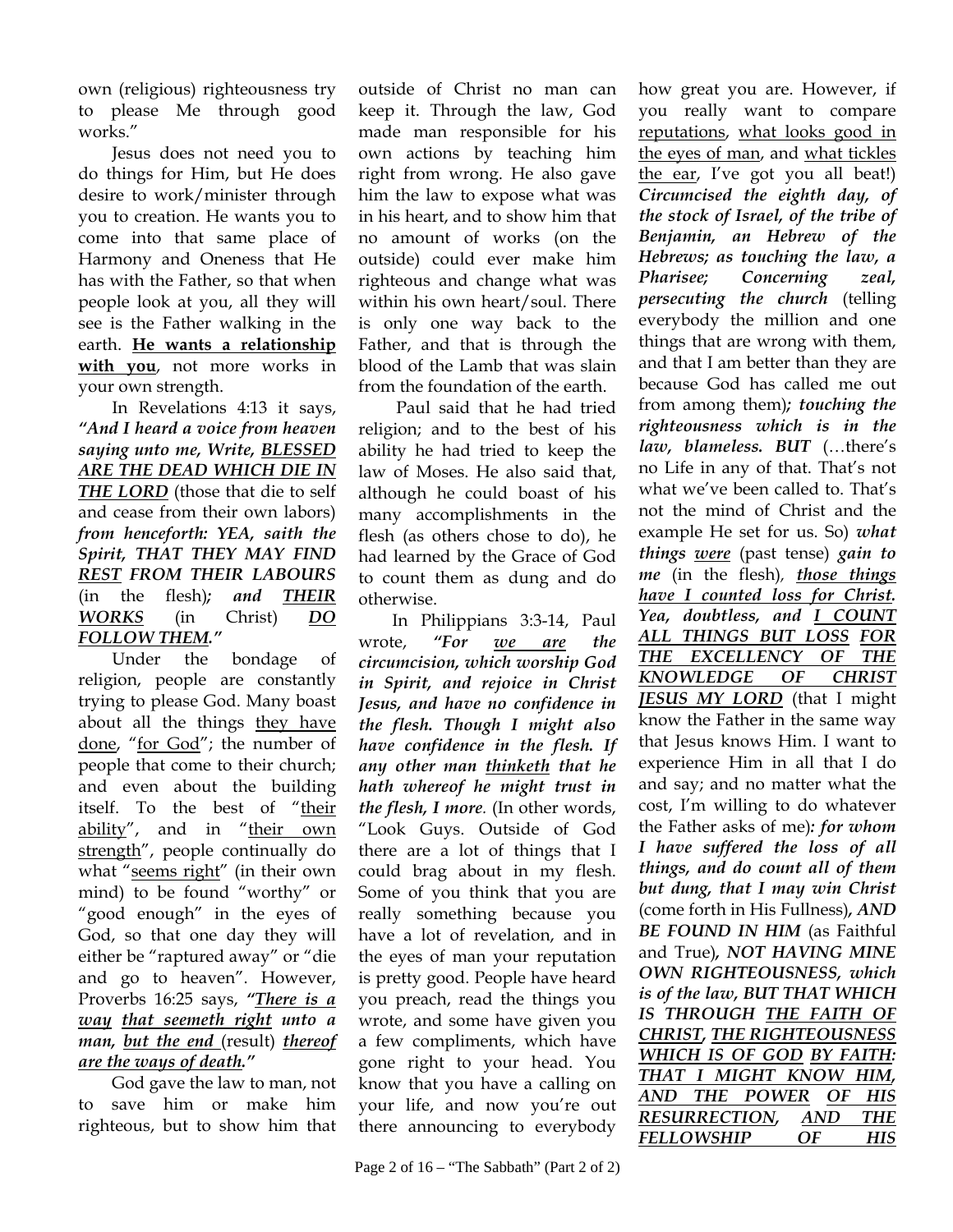*SUFFERINGS* (IDENTIFY WITH HIM AND KNOW HIS HEART)*, BEING MADE CONFORMABLE UNTO HIS DEATH* (THE DEATH OF MY SELF-WILL)*; If by any means I might attain unto the Resurrection of the dead* (where even death itself will be put under my feet)**.** *Not as though I had already attained, either were already perfect: BUT I FOLLOW AFTER, IF THAT I MAY APPREHEND THAT FOR WHICH I AM APPREHENDED OF CHRIST JESUS. Brethren, I count not myself to have apprehended: BUT THIS ONE THING I DO, FORGETTING THOSE THINGS WHICH ARE BEHIND* (all things that have been produced by the carnal mind and religion - past mistakes, past teachings, the works of the flesh, everything that has ever come between the Father and me) *AND REACHING FORTH UNTO THOSE THINGS WHICH ARE BEFORE, I PRESS TOWARD THE MARK FOR THE PRIZE OF THE HIGH CALLING OF GOD IN CHRIST JESUS* (WHICH IS THE FULLNESS OF CHRIST HIMSELF IN THE FATHER)*."*

 The law is for the lawless. God gave the law to man to keep him from doing terrible things to one another, but under religion it also caused man to suppress what was within them (sin, anger, jealousy, and hate). Under religion, instead of serving the True and Living God, people served fear.

Not long ago a sister came to me and said that her son is on a basketball team, and all the players on this team are Christians. She also said that her son's team recently played another team whose players were

all Muslims. Before the game, the Muslim team was huddled together praying to their God, and the Christian team was huddled together praying to Jesus. All of a sudden, one of the Christian players got up and told the Muslims that their prayers were in vain and just going into the air. He then proceeded to tell them that they had to come through Jesus in order for God to hear them. She said that her husband (who is Catholic) got very upset with what this boy had done.

Her husband was right! You do not win people over to Christ by condemning them. I have learned over the years that if a brother or sister is under the law of Moses; whether they are Muslim, Islam, or whatever - we are to Love them and accept them right where they are. Jesus did not condemn people - He brought correction and set them free.

When God corrects an individual, He is always looking at the end result of that person. He sees them as being totally reconciled and restored to Him; and He knows exactly what it will take to bring them to that place in HIM!

Some of us have to go through a great deal more than others before we learn that the *"way which seemeth right"* is not working, and that we need to humble ourselves and say, **"YES, LORD.** *Not my will, but thine, be done***."**

**GOD'S CORRECTION DOES NOT CONDEMN, BUT IT IS ULTIMATELY TO RESTORE AN INDIVIDUAL OR PEOPLE BACK TO THE PLACE IN WHICH THE FATHER WANTS THEM TO**  **WALK IN HIM!** Any correction brought forth outside of the realm of Faith, Hope, and Love, is done so in the flesh/carnal mind and only produces death and destruction. The carnal mind condemns people and tears them down, but the Spirit of God corrects and restores.

If people look at your life and see the Peace, Rest, and Joy of God in you, they will want what you have without anybody having to beat them over the head with it. If we walk the walk, rather than just talk the talk, people will automatically be drawn to the Light and Love of God being manifest through you. Jesus said that, *"And I, if I be lifted up from the earth* (in us)*, I will draw all men unto Myself."*

In this realm, God is not limited by what man can see with his natural eyes; hear with his natural ears; or under the cloak of religion, understand with his natural/carnal mind. For nearly 15 years, He has been removing the veil on the eyes of those in the invisible realm; and they are seeing the Light of God being manifest through His Sons in the earth today. Kings and rulers, literally multitudes upon multitudes of people from all nations of the earth throughout time, have been coming to the Light they are seeing now. Why are they coming? Because they are restless souls/spirits needing to be set free. They are drawn to the Peace of God (Christ) within you, and they want what you have. They want to experience for themselves that same Peace and Love that they see within you. They are also coming, because God is showing them that you have the key within you (which is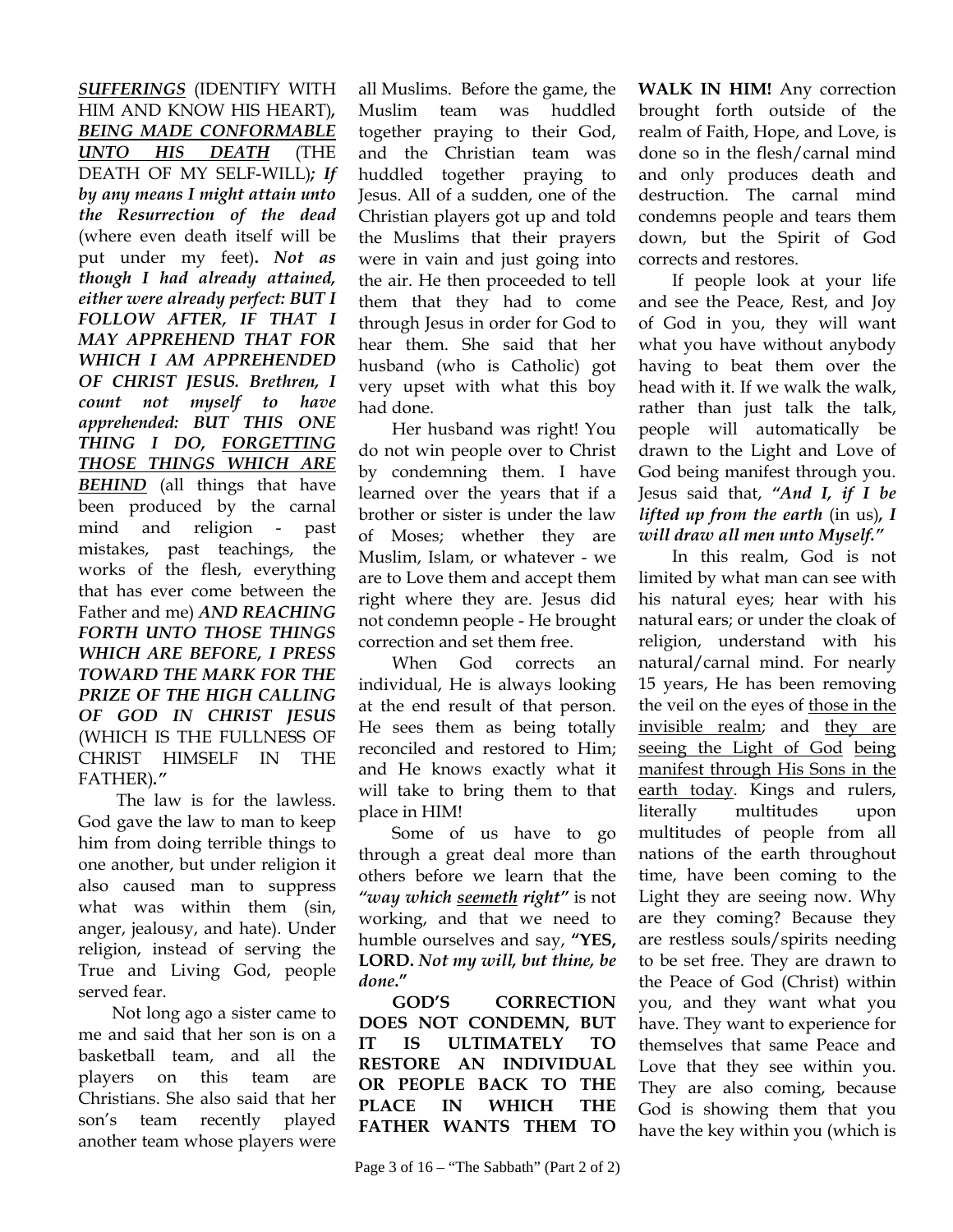Christ) to release them from their hells and bring them into the Feast of the Tabernacles.

In Isaiah 60:1-3 it says, *"ARISE, shine; for thy Light is come, and the Glory of the LORD is risen upon thee. For, behold, the darkness shall cover the earth, and gross darkness the people: but THE LORD SHALL ARISE UPON THEE, and HIS GLORY SHALL BE SEEN UPON THEE. And THE GENTILES SHALL COME TO THY LIGHT, AND KINGS TO THE BRIGHTNESS OF THY RISING."*

These people (in the invisible realm) haven't been able to come to this Feast (the Sabbath) in the past, because of the state of their mind. They couldn't come in because of their ignorance and disobedience in the past. Until now, they have remained asleep (Spiritually) and in darkness (in hell in their mind), with a great gulf separating them from the Light and Peace/Rest of God.

If you study it out, you will see that in the Bible God calls men "trees"; and in Ecclesiastes 11:3 it says, *"…and if the TREE fall toward the south, or toward the north, IN THE PLACE WHERE THE TREE FALLETH, THERE IT SHALL BE."* In other words, if a man goes by the way of the grave, he remains in whatever state of mind he was in at the time that his body died. However, God is now waking them up to where **they are seeing** *"the Glory of the Lord"* **rising upon you!** Those in the invisible realm are coming to the Feast of Tabernacles (the Sabbath/His Rest) now, because it is God's time for them to do so. In Zechariah chapter 14, God said that in the Day of the Lord, it shall come to pass that ALL the

nations shall come, *"…to worship the King, the Lord of Hosts, and keep the Feast of Tabernacles."*

He is saying through Isaiah that, AS YOU ARISE (in the mind of Christ/the Spirit of God) and SHINE (walk/abide in Him/the Light), the Glory/Nature/Light of the LORD will not only swallow up your soul and be a covering unto you; but it shall also be seen openly by the nations and kings of the earth (in both realms). And WHEN they see this, all shall come to His Light in you that they too might know His Salvation and Praise Him.

This is what we have been experiencing here, and they just keep coming. He is judging and bringing correction to everything in these people's lives that has kept them bound (in their mind); everything that has prevented them from entering into, and abiding in Oneness with God; everything that has kept them from experiencing His Love, Joy, and Peace. He is reconciling all things back to Himself; causing them to not only come into Harmony with Himself, but with each other as well.

He is dealing with ALL the things that have happened down through people's generations the prejudice, hatred, killing, and wars. He is causing them to stand before one another in Peace and Love, because in order to come into the Feast of Tabernacles, they cannot have any anger or hatred towards anyone ever again. In Isaiah 60:18 it says, *"Violence shall no more be heard in thy land, wasting nor destruction within thy borders; but thou shalt call thy walls Salvation, and thy gates Praise."* He is

bringing His Sons and all creation (both visible and invisible) to the place in Him where they will enter into this Feast/the Sabbath, and never go/walk out of the Spirit/His Presence again.

As you enter into the Feast of Tabernacles, the River of Life begins to flow out of you to creation. As you learn to abide in Him and allow this Feast to become a way of Life for you, the Spirit of Truth begins to flow into the minds of those that God wants to minister to and set free. He begins to show them why they were the way they were, and why they did what they did. He brings them to the place where they have to lay down their differences and everything has to be reconciled. As each individual is reconciled, they go right back into God.

I don't know if you are getting a hold of this, but we are talking about coming into that place of Oneness in Christ, where He is not limited to ministering in only one realm or the other through you. Religion has taught that God can only minister to an individual while they are in their body, and the majority of His people still walk in this realm of limited thinking within the fivesense realm. God's Sons need to come into that place in Him where they yield their will fully to Him, that He might minister to whomever, wherever, whenever, and however He chooses to do so through them. God is not limited by the five senses, or even by time. He desires for all of His Sons to come into this same realm of no limitations within Him. The only thing that puts limits on how God uses any of His Sons, is the willingness of His Sons to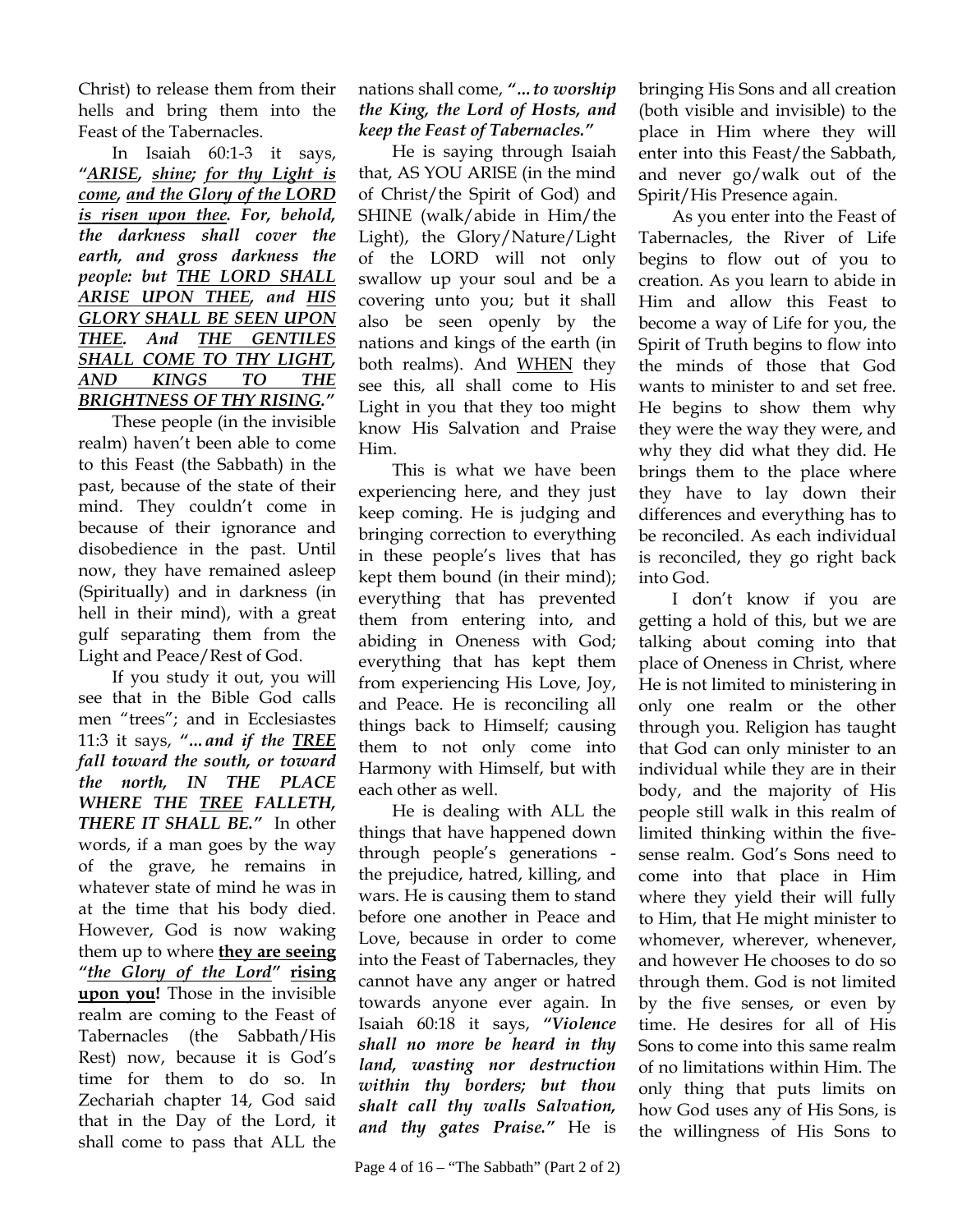yield their will to Him. *"For to this end Christ both died, and rose, and revived, THAT HE MIGHT BE LORD BOTH OF THE DEAD AND THE LIVING*  (Romans 14:9).*"*

Hebrews 13:8 says, *"Jesus Christ the same yesterday, and to day, and for ever."* 1Peter 3:18-20 and Ephesians 4:8-10, both speak of how after going to the cross; before ascending to the Father, Jesus first went and ministered to those that had died (thousands of years before) in the flood, back in the days of Noah. It said that these people had been in prison, in the lower parts of the earth (hell in their mind), but Jesus lead captivity captive and set them free.

Jesus is the pattern Son, which means that He both set, and is the example for all Sons to follow. He was not limited to one realm or the other 2000 years ago, and He is not limited now. Jesus is still ministering to those in the invisible realm; only now, because it is the Father's time for Him to do so, He is doing this through many Sons (a many membered corporate body) as they learn to take up their cross daily and yield their will to the Father within.

God lives within you, and you need to learn to go within where He is, get quiet, and allow THE CHRIST IN YOU TO MINISTER TO THE NATIONS/CREATION through you in both realms (the visible and invisible), as one realm affects the other.

In releasing the nations in the invisible realm (in the heavens/ realm of the Spirit), the Lord is preparing the way for the nations in the visible realm (in the earth)

to receive the Kingdom of God. He is getting the nations ready for the Grand Finale when He will unveil the Book of Life in His Sons. He is getting ready to manifest the Fullness of His glory through them, and issue in the Kingdom of God in the earth!

The Feast of Tabernacles is about to be fulfilled, and then overflow as the River of Life to creation from within the Sons of God. All the nations of the earth are going to have to come to this Feast, and stand before the Book of Life! In the past they have heard the doctrines and teachings of man; and under religion they have been read the law of Moses; but they have not heard from the Book of Life!

The Book of Life (which is Christ Himself) will bring correction, and cause each individual to know God for him self. He knows exactly what it will take to draw each and every individual into such a Love affair with Himself, that they will take on an attitude of worship, recognizing Him in every area of their life! It has been the Father's plan from the beginning to bring all creation to the place where the Feast of Tabernacles will be fulfilled in them; to have each and every individual enter into His Presence (His Righteousness, Peace, Joy, and Love), and never go out again!

Jesus said in John 6:44, *"No man can come to me, except the Father which hath sent me draw him: and I will raise him up at the last day."* Within the Father's plan He has a time for every individual to come to Him. It is His time for many in the invisible realm to come and enter into this Feast now. Some have been in

Page 5 of  $16 -$  "The Sabbath" (Part 2 of 2)

hell (in their minds) for hundreds, and even thousands of years. They have remained all this time, in the same state of mind they had when they walked the earth in the natural. In that state of mind, God was not supreme in their lives, and because of the thoughts in their mind, a gulf/division has remained between them and God. This gulf has prevented them from experiencing His Peace and Love.

If someone is in a state of hell (darkness in their mind) long enough, and they see a Light (even if it is afar off), there is something in them that both draws, and tells them, "You need to get to that Light". Many are now being drawn to the Light of Christ in you, because it is the Father's time for them to see it!

In Luke 16:19-31, Jesus gave an example of the great gulf/separation that exists between not only individuals in various realms or states of mind at the time of their physical death; but also between those in the visible and invisible realms (until now). He said, *"There was a certain rich man, which was clothed in purple and fine linen, and fared sumptuously every day: And there was a certain beggar named Lazarus, which was laid at his gate, full of sores, And desiring to be fed with the crumbs which fell from the rich man's table: moreover the dogs came and licked his sores. And it came to pass, that the beggar died, and was carried by the angels into Abraham's bosom: the rich man also died, and was buried; And in hell he lift up his eyes, being in torments, and seeth Abraham afar off, and Lazarus in his bosom. And he cried and said,*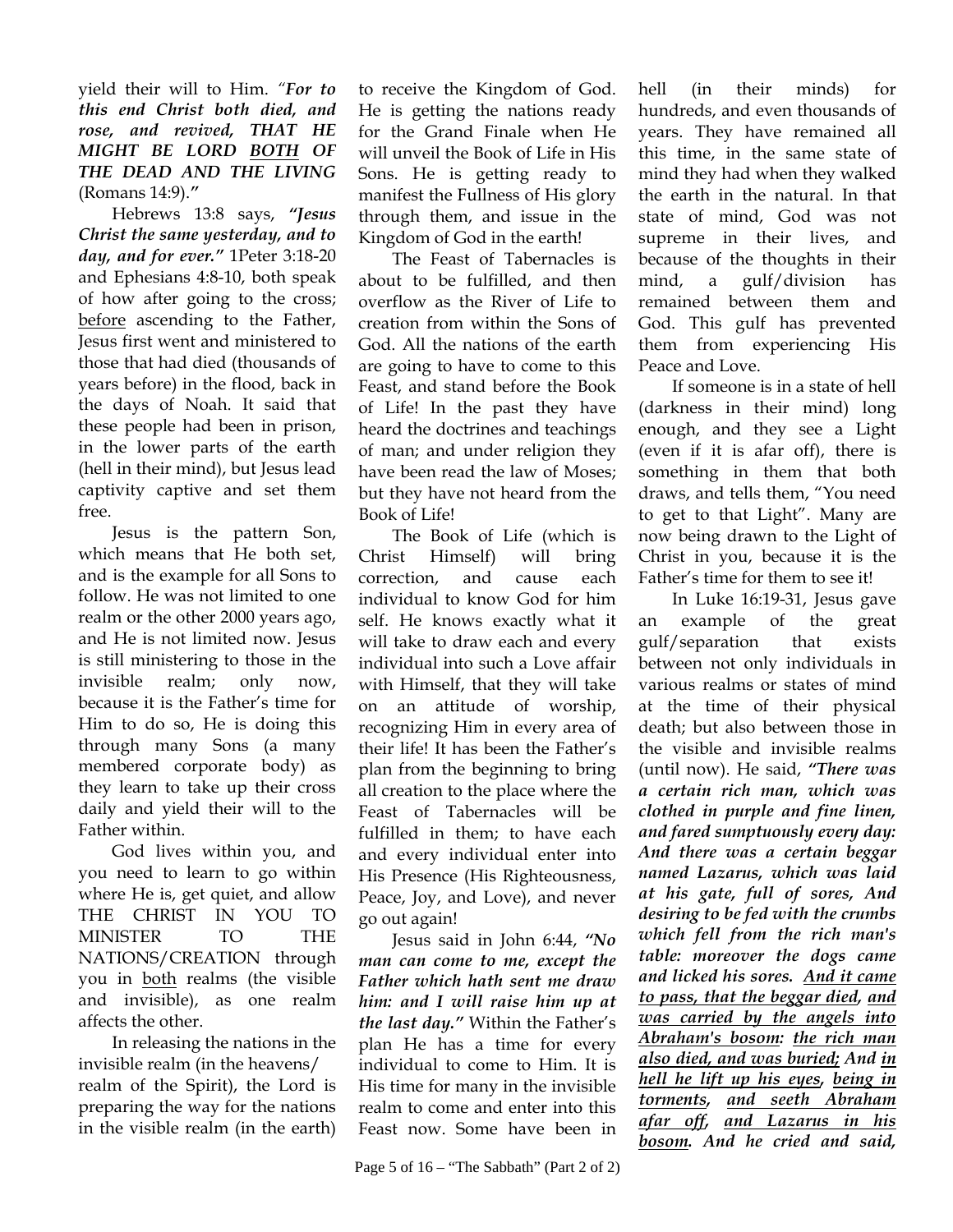*Father Abraham, have mercy on me, and send Lazarus, that he may dip the tip of his finger in water, and cool my tongue; for I am tormented in this flame. But Abraham said, Son, remember that thou in thy lifetime receivedst thy good things, and likewise Lazarus evil things: but now he is comforted, and thou art tormented. And beside all this, between us and you there is a great gulf fixed: so that they which would pass from hence to you cannot; neither can they pass to us, that would come from thence. Then he said, I pray thee therefore, father, that thou wouldest send him to my father's house: For I have five brethren; that he may testify unto them, lest they also come into this place of torment. Abraham saith unto him, They have Moses and the prophets; let them hear them. And he said, Nay, father Abraham: but if one went unto them from the dead, they will repent. And he said unto him, If they hear not Moses and the prophets, neither will they be persuaded, though one rose from the dead."*

Lazarus was in the bosom of Abraham (in the Spirit) enjoying the Peace and Rest of God. Some of God's Sons have also learned through experience that by dying to self and yielding their will to the Father, they can experience His Rest right here and now (without having to go the way of the grave as Lazarus did). Lazarus had ascended into the realm of the Most High God with Abraham, and from afar off**, God allowed the rich man to see the Light that Lazarus had entered into**.

This is also what God has been doing the past 15 years. He has been allowing those in the invisible realm to see the Light in His Sons. Only now, they are not just seeing the Light (as with the rich man and Lazarus), He is also causing them to come to that Light and be set free. He is doing away with the gulf, and causing the heavens and the earth (the visible and invisible) to become as ONE IN HIM! *"For there is one God, and one mediator between God and men, the man Christ Jesus.* (1Timothy 2:5)*"*

At that time (because Jesus had not gone to the cross yet, and it was not the Father's time for them to do so), even though the rich man could see Lazarus, there remained a great gulf between them, so that neither could go to the other. While Lazarus experienced the Peace and blessings of God, the rich man experienced the Fire of God. He was tormented in the hell of his mind because of the state he was in when he died. He had lived in the carnality of his soul where all he thought about was pleasing his self-will. Now, even though he could see the promises of God (that were available to all of Israel through Abraham), he was not able to receive, partake, or benefit from them. The Fire that he experienced was the Fire of God (*"For our God is a consuming fire"*); not the traditional hell fire and eternal damnation that religion has preached to the nations in ignorance.

In other words, he was in the presence of God, but was unable to experience the Peace of God because of the thoughts that remained in his mind. *"For to be carnally minded is death; but to be Spiritually minded is Life and Peace. Because the carnal mind is* 

*enmity* (an enemy of) *against God."* 

The Fire of God is not meant to destroy an individual, but rather to bring change. It is to humble them; correct them; and cause their heart to turn to God who is Love and Peace. The purpose of the Fire is to perfect us, by consuming everything in us that keeps us from entering into this Feast and walking in the Sabbath/the Spirit of God 24 hours a day. It is to consume everything in us that is not like Christ; everything in us that would pollute the Sabbath, by *"doing our own works, finding our own pleasure, and speaking our own words"*.

Whenever we go through the Fire it is never a pleasant experience; but God doesn't want us to focus on what is going on around us, or the negative thoughts that surface in the mind. We are to stay focussed on Him!

It is from **within** the Fire that He is perfecting us, and causing us to press ever deeper into that Oneness with Him. It has been His desire from the beginning, for us to follow after the examples set by His Son. Even Jesus learned obedience by the things that He suffered; and in the process of being made perfect, we must also learn to overcome all things as Jesus overcame them, enter into the Father's Presence/Rest, and never go/walk out of the Spirit/mind of Christ again!

Within the Fire the rich man was tormented in his mind, and God brought correction to him. There he was humbled; and after seeing the Light that Lazarus had entered into, he learned to take his eyes off of himself and focus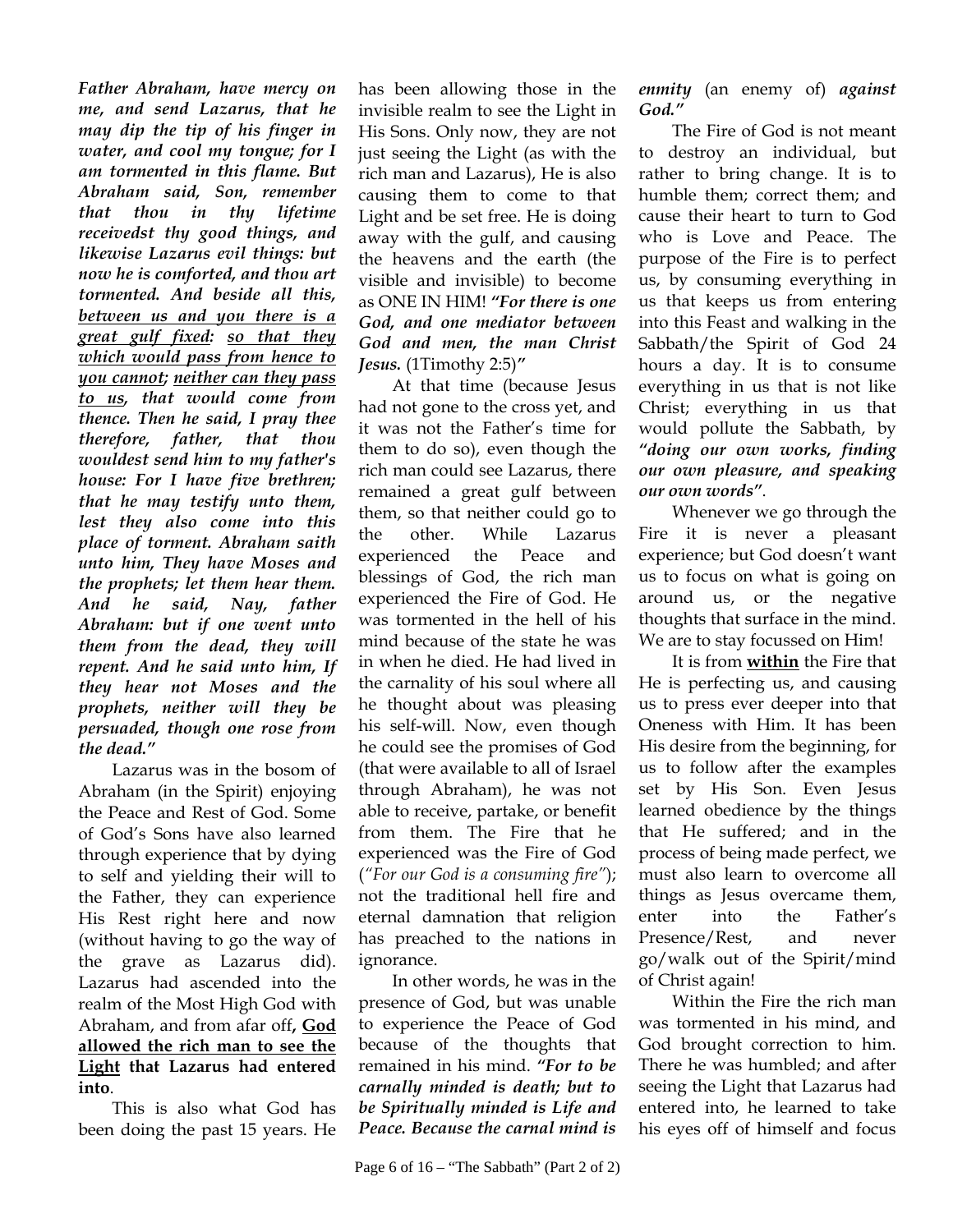on the needs of others. Not wanting his brothers to have to go through what he had, he prayed and asked the Father to send Lazarus to them, that he might testify of what had happened to him. He did not want them to follow after his example (in the flesh) and have to suffer as he was now. Out of an attitude of repentance, both recognizing and taking responsibility for his choices in the flesh, he now spoke out of compassion for others, desiring that they might be saved.

It was the rich man's hope that if God sent Lazarus to his brothers, they would allow God to deal with their lives now, and enter the same Rest as Lazarus; rather than the hell (Fire of God) he was now having to endure. However, God knew the hearts of the rich man's brothers, and said to him that even if He were to send Lazarus to them, they would not repent. He said, *"If they hear not Moses and the prophets, neither will they be persuaded, though one rose from the dead."* 

In other words, if his brothers would not receive what had already been spoken to them through Moses and the prophets; after all the miracles and signs that had already been given to Israel; lacking both the ears to hear, and faith to believe sending Lazarus to them now would not change what was in their hearts. They too, would one day have to endure the Fire of God on the other side, as he was doing now. No matter how good the intentions were behind what the rich man had prayed, there remained a gulf between not only him and Lazarus, but between

him and his brothers in the natural. This gulf is really thoughts in the mind that stand in the way of an individual hearing and entering into the Promises of God.

1Corinthians 2:11-14 says, *"For what man knoweth the things of a man, save the spirit of man which is in him? even so the things of God knoweth no man, but the Spirit of God. Now we have received, not the spirit of the world, but the Spirit which is of God; that we might know the things that are freely given to us of God***.** *Which things also we speak, not in the words which man's wisdom teacheth, but which the Holy Ghost teacheth; comparing Spiritual things with Spiritual. But the natural man receiveth not the things of the Spirit of God: for they are foolishness unto him: neither can he know them, because they are Spiritually discerned."* 

Until God deals with the thoughts in people's minds, there is a gulf that stands between you and the people living in this world, those in the invisible realm, and even between you and your friends and family.

Have you ever noticed that you can be walking in such Peace and Joy in God, while at the same time your friends or members of your family may be going through hell in their mind. Sometimes they are so miserable they can't even stand to be around you. They see the Joy that you have, and sense the Presence of God in you, and in doing so their own misery seems to be amplified. They are so focussed on the negative in their situations, in other people, and within their own mind, that sometimes they don't know which way is up. They feel angry, afraid, isolated, and even forgotten by God because in looking through their own carnal mind (reasoning), they are blind and cannot see the good that He desires to bring out of their situations. A lot of God's Sons are the same way.

Sometimes people even blame God for what is going on in their life. As the saying goes, "Misery loves company", and without realizing it, they may even try to pull you down (in your mind) to where you go right into hell with them.

No matter what, you need to stay focussed on the Father and walk in His Light, because even from within their hells, where it seems like all they are focussing on is the raging sea (of thoughts) that surrounds them – God is enabling them to see His Light in you. Through you, like a beacon in the night He is directing them back to the Way that leads to Life and Peace in Him. When they are able to see you experiencing God's Peace in the midst of your own storms, they want what you have. Deep within themselves, they want to be where you are in Him. When they have been through enough hells in their mind, they will cry out to the Father; and from within His Love and Mercy, He will lift/draw them out of their hells and into His Glorious Rest!

A gulf exists whenever one person is walking in the Spirit, and another is walking in his own will. You cannot share Spiritual things with that person, because the carnal mind/flesh cannot understand/receive the things of God.

I learned a long time ago that if I want to hear what the Spirit of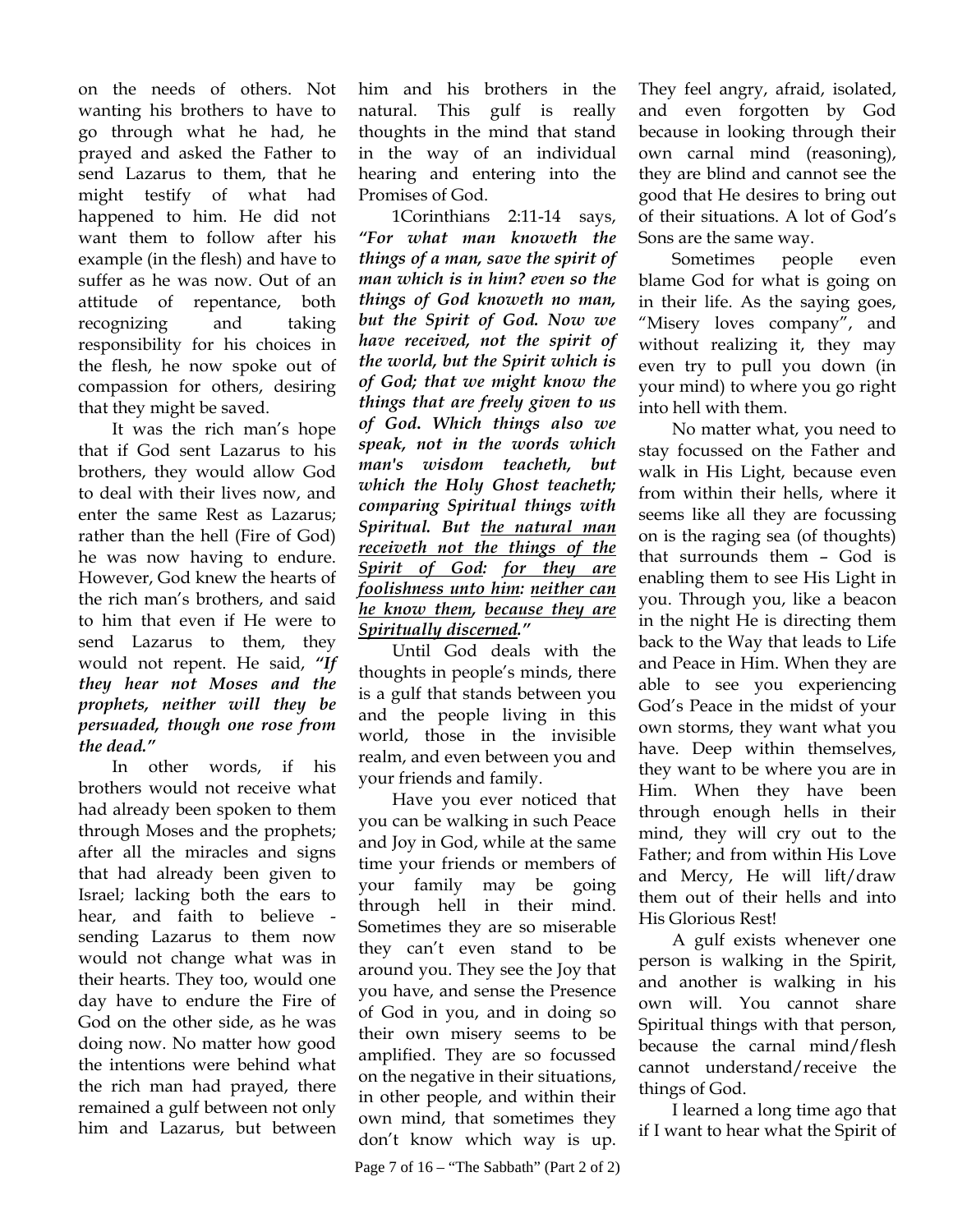the Lord is saying, I first have to get out of the carnal mind. I learned that if I didn't spend some time communing with the Father and take any carnal thoughts that surfaced in my mind captive (placing them on the altar), before I went to church, then I was just going through the motions of being religious.

God doesn't want us to gather together out of habit. He wants us to do so because we are head over heals in Love with Him. He wants us to do so because we can't get enough of being with the Christ in each other; and out of obedience, He wants us to lay our lives down and yield our will to Him. Each time we come together, it is His desire to flow through us and minister not only to those that come here, but to all creation. This is the reason why we constantly cry out to God to keep you stirred up in your Spirit so that your relationship, and desire for Him to accomplish His will both in, and through you would never become complacent or routine. It is my prayer that you would never come here out of a sense of religious burden, duty, or habit; but rather because it is a delight for you to come and join together in the Presence of the Lord. I don't know about you, but I just can't get enough of being with my Father, and experiencing the Christ each another.

There was a gulf between Lazarus and the rich man, and neither could go to the other. However, there was also a mediator there in the form of Abraham, and He was able to minister to both of them right where they were. The mediator, if you can hear what the Spirit is saying, was literally Christ speaking through Abraham, just as He does through you and me today.

Jesus is the mediator, and when the mediator appears on the scene there is no gulf too large that it cannot be bridged by the Love of God. He swallows up the gulf (the negative thoughts in a person's mind that prevents them from experiencing His Rest), and He shows them The Way back to the Father. Jesus went to the cross to become the mediator for all creation. He is the bridge for all nations and generations both visible and invisible. When Jesus swallows up (by Fire) the gulf that has separated an individual from abiding in, and experiencing the Love of God, they are able to cross over/rise above/overcome those things in their life that have kept them in bondage (hell in their mind); and through the mediator (Christ Himself), they are able to go right into God!

 God has been saying for some time now that the stage is set, and He is about to draw back the curtain. Just as with His First Son Jesus, He is about to give those Sons whom He has chosen as *"Faithful and True"* the Spirit without measure. He is about to manifest His Fullness through His Sons, and all creation will see it.

In Isaiah chapter 11, He describes the manifestation of Himself through these Sons, as a "Branch" that is coming forth out of Jesse. It is speaking about those Sons that have learned to abide in Him/the Vine; those Sons that have learned to yield their will to Him, and have allowed the Father to deal with/purge everything in them that is not like His Son.

Isaiah 11:1-8, says: *"And there shall come forth a rod out of the stem of Jesse, and a Branch shall grow out of his roots* (signifying both THE SON and the Sons of God for they are One in the Father)*. And the Spirit of the Lord shall rest upon Him, the Spirit of Wisdom and Understanding, the Spirit of Counsel and Might, the Spirit of Knowledge and of the Fear of the Lord; And shall make Him of quick understanding in the fear of the Lord: and shall not judge after the sight of His eyes, neither reprove after the hearing of His ears: But with righteousness shall He judge the poor, and reprove with equity for the meek of the earth: and He shall smite the earth* (flesh/carnal mind) *with the rod* (authority) *of His mouth, and with the breath* **(the Word and the Spirit)** *of His lips shall he slay the wicked." ("…as it was in the days of Noah, so shall it be also in the days of the Son of man.")* All wickedness (every thought that has no Life in it) shall be judged and removed from the earth (minds of men).

*"And Righteousness shall be the girdle of His loins* (He/they are producing the fruits of the Spirit – they are producing life)**,**  *and Faithfulness the girdle of His reins."* They are being led by the mind of Christ *("whithersoever the Spirit was to go, they went."*) *"The wolf also shall dwell with the lamb, and the leopard shall lie down with the kid; and the calf and the young lion and the fatling together; and a little child shall lead them."* These souls have come into a place of Rest and Peace. Their nature has been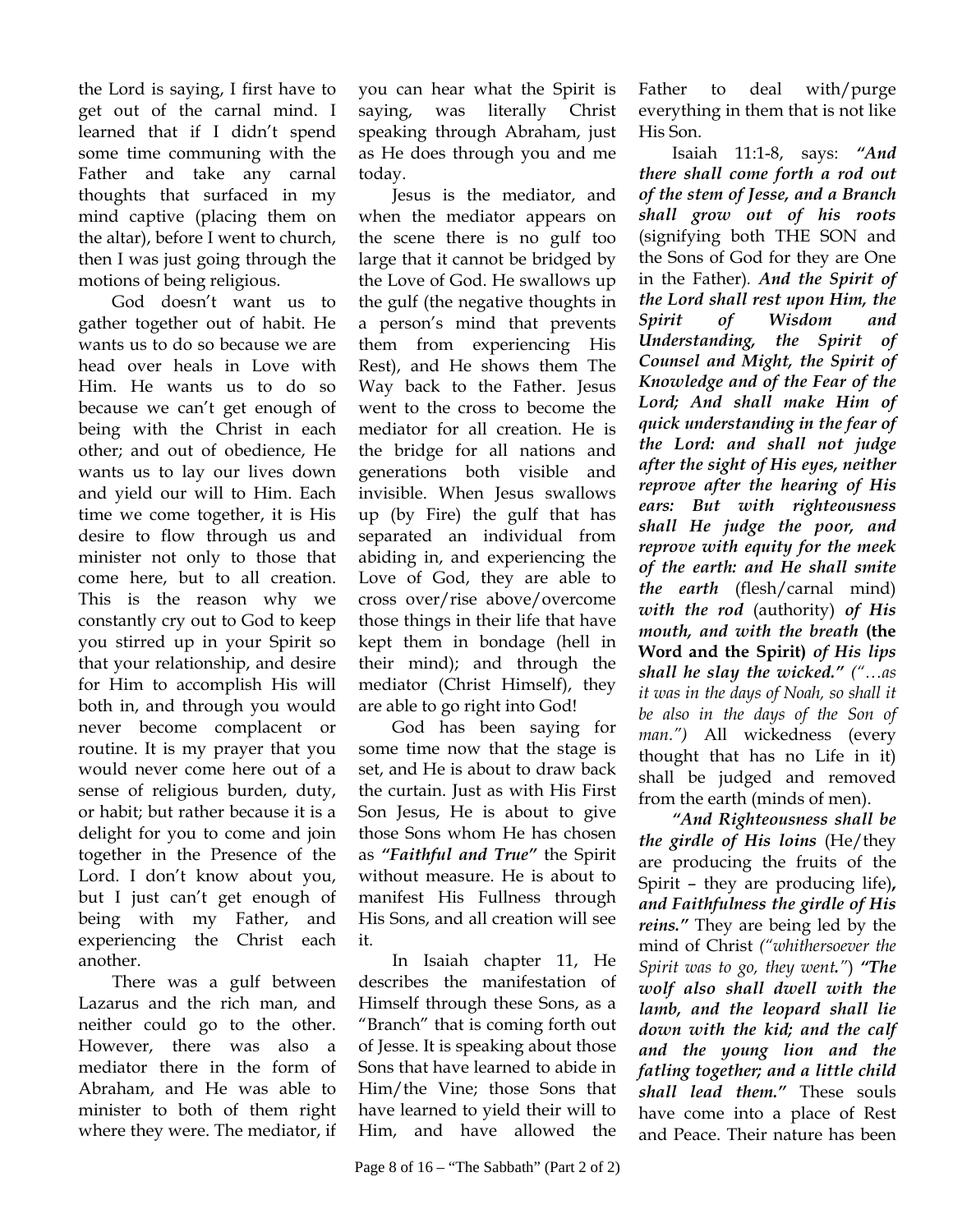changed. They have been humbled and are now led by the mind of Christ. *"And the cow and the bear shall feed; their young ones shall lie down together: and the lion shall eat straw like the ox. And the suckling child shall play on the hole of the asp, and the weaned child shall put his hand on the cockatrice den."*

 The asp and the cockatrice represent the serpent who can only feed on the dust of the earth (flesh/carnal thoughts). The hole represents the mouth or the voice of the carnal mind. It speaks of children here because they have been born again of the Spirit and have been reconciled back into God. The serpent could not come out of his hole because these children no longer spoke out of the carnal mind. And, because they no longer lived in the dust realm (Adam nature/carnality/ the beast nature), there is nothing left in them for the serpent to feed upon. They lived, rested, and were fed in the Fullness of God's Love one with another. They have entered into the Feast of Tabernacles and the Sabbath has become a delight to them. They have ceased from their own labors (doing their own works, finding their own pleasure, and speaking their own words)**.**

 In verses 9 and 10, it goes on to say, *"They shall not hurt nor destroy in all My Holy Mountain: for the earth shall be full of the Knowledge of the Lord, as the waters cover the sea."* The River of Life shall be expanded (overflow its banks) to cover the whole earth, and all creation shall be brought into the Rest of God. The warfare in the minds of these people had ceased. *"And in that day there shall be a root of Jesse,* 

#### *which shall stand for an ensign of the people; to it shall the Gentiles seek: and His Rest shall be Glorious."*

 In this day, the Sons will stand for a sign to the Gentiles (all creation). He is judging/correcting/consuming those things in them that are not like Him, and opening their eyes to see the Son of man (Christ in the earth). They want what the Sons have. His Rest, Righteousness, Peace, and Joy in the Holy Spirit. They want to return to the Kingdom of their Father, and it says, *"His Rest shall be Glorious"*.

 From verse 11, it goes on to say, *"And it shall come to pass in that day, that the Lord shall set His hand again, the second time to recover the remnant of His people* (*"…both which are in heaven, and which are on earth"*)*, which shall be left, from Assyria, and from Egypt, and from Pathros, and from Cush, and from Elam, and from Shinar, and from Hamath, and from the islands of the sea* (all of humanity)*."*

*"And He shall set up an ensign for the nations, and shall assemble the outcasts of Israel, and gather together the dispersed of Judah from the four corners of the earth. The envy also of Ephraim shall depart, and the adversaries of Judah shall be cut off: Ephraim shall not envy Judah, and Judah shall not vex Ephraim."*The flesh shall be cut off, and the warfare in their minds will cease. *"But they shall fly* (arise in the Spirit and overcome the thoughts that have kept them in hell) *upon the shoulders of the Philistines toward the west; they shall spoil them of the east together: they* 

*shall lay their hand upon Edom and Moab; and the children of Ammon shall obey them."* The carnal mind shall bow down to the mind of Christ within.

*"And the Lord shall utterly destroy the tongue of the Egyptian sea* (God shall judge and consume the lies and imaginations that the serpent/carnal mind has used to keep them in the bondage of humanity/the flesh)*; and with His mighty wind* (the Word and the Spirit going forth) *shall shake His hand over the river, and shall smite it in the seven streams, and make men go over dryshod."*

 In other words, God spoke a Word out of the mind of Christ, that made a way for these souls to walk out of the muck and mire (patterns of carnal and religious thinking) by consuming every thought that had kept them weighted down in the hells of their minds. The "Seven Streams" signifies that He provided a way before them that is unto Perfection. He also made them to go over "dryshod", which means that He judged and changed their walk. They were now able to walk in the Spirit and enter into the Promised Land/the Kingdom of God where they could experience His Rest in the Feast of Tabernacles!

 Verse 16: *"And there shall be an highway for the remnant of His people, which shall be left from Assyria; like as it was to Israel in the day that he came out of Egypt."* In other words, God shall, and is parting the waters of humanity within man's mind, that they might see the Way that is narrow and leads to Life standing before them in His Sons!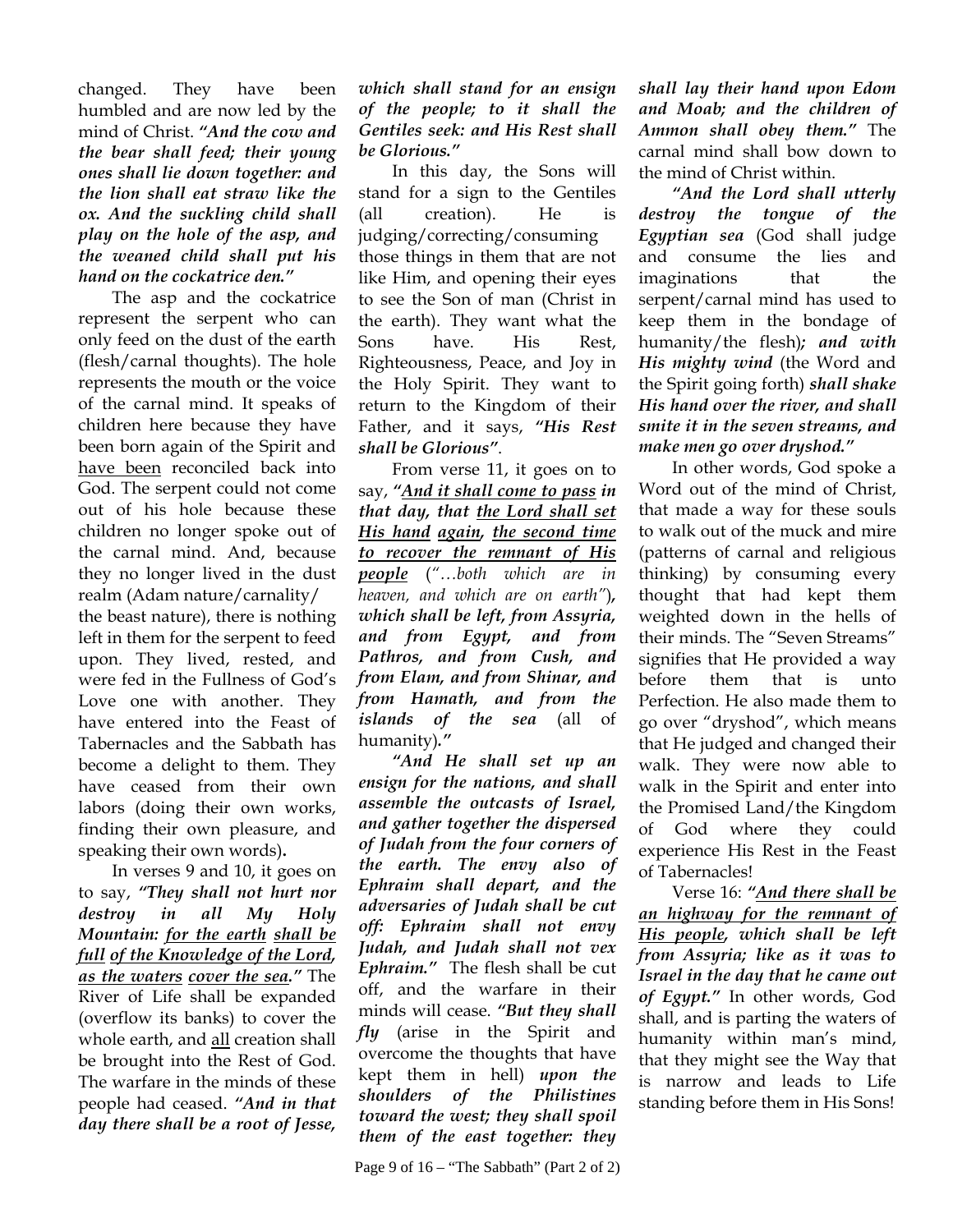Through those Sons that are becoming His Branch, this has already begun. For nearly 15 years God has been setting the nations, kings, and generations free in the invisible realm, and in doing so, many in the visible realm are also being set free from many things in the process. It is His appointed time, and it is for this purpose that the Father is both raising up and causing His Sons to come forth in THE SON.

The calling or purpose of each and every Son is to abide in Christ, and to be One, even as Jesus is One with the Father. The calling or purpose of each Son is to do the will of Him that sent us, and from within this place of abiding we are to set the captives/remnant/creation free!

In John chapter 15 Jesus said, *"I am the True Vine, and My Father is the Husbandman. Every branch in Me that beareth not fruit He taketh away: and every branch that beareth fruit, He purgeth it, that it may bring forth more fruit…Abide in Me, and I in you. As the branch cannot bear fruit of itself, except it abide in the Vine; no more can ye, except ye abide in Me. I am the Vine, ye are the branches: He that abideth in Me, and I in him, the same bringeth forth much fruit: for without* (outside of) *Me ye can do nothing."* 

*"If a man abide not in Me, he is cast forth as a branch, and is withered; and men gather them, and cast them into the fire, and they are burned."* God cannot use an individual who will not abide in/walk in/agree with Him? *"Can two walk together, except they be agreed?"* It is impossible.

Jesus also said that THOSE THAT DO ABIDE IN HIM, and ARE BEARING/MANIFESTING

THE FRUITS OF THE SPIRIT, will also be purged/pruned/ judged/corrected/chastened by the Father, so that they will bring forth even more fruit. Jesus was letting you know in advance, that part of the process of coming into that place of Rest and total Oneness with Him, means that you are first going to have to experience some painful things along the way. Everything in you that keeps you from remaining/abiding in His Rest 24/7, will have to be cut out of you and cast into the Fire to be consumed. The more He prunes/judges and consumes from within you, the more you will stay in the Rest of God.

Hebrews 12: says, *"Now no chastening for the present seemeth to be joyous, but grievous: nevertheless afterward it yieldeth the peaceable fruit of righteousness unto them which are exercised thereby."* It also says in this same chapter that the Father chastens those whom He Loves; and if He is chastening you, then He is dealing with you as a Son. Even Jesus learned obedience by the things that He suffered. No matter what is going on around you, you need to stay focussed on the Father and remember that nothing comes your way unless He allows it. Job's life is a good example of this. You need to understand that if the Father is allowing it, then He has a purpose behind it, *"And we know that ALL THINGS WORK* (ARE WORKING) *TOGETHER FOR* (YOUR) *GOOD TO THEM THAT LOVE GOD, TO THEM WHO ARE CALLED ACCORDING TO HIS PURPOSE."* Everything the Father allows to come your way,

He is using it to purge/chasten and work His purpose/Nature into you.

Proverbs 10:13 says, *"IN THE LIPS OF HIM THAT HATH UNDERSTANDING WISDOM IS FOUND…".* Wisdom and Understanding will help keep you in the Rest of God, and we need to ask God for all that we can get. Far to many of God's people lack His Wisdom and Understanding in their lives. Rather than asking Him for these things, and what His will is in each situation that comes their way, many still follow after the prosperity messages, asking for homes, cars, money, and the material things of this world. They continually come to God saying, "Give me this" and "Give me that God".

Solomon didn't ask for wealth, money, a house, or a car. All he asked of God was that He give him an Understanding heart (with the Wisdom) to know how to judge His people and discern between bad and good. "Understanding" is knowledge, and "Wisdom" is the knowing what to do with that knowledge.

In 1Kings 3:9-12, Solomon spoke to God and said, *"Give therefore thy servant an UNDERSTANDING HEART TO JUDGE THY PEOPLE, THAT I MAY* (HAVE THE WISDOM TO) *DISCERN BETWEEN BAD AND GOOD: for who is able to judge this thy so great a people?"* 

In other words, "Father, let me have Your Wisdom so that I will be able to judge your people Righteously." Well this pleased God so much that He not only gave Solomon all that he asked for, but He also chose to bless him with a great deal more. In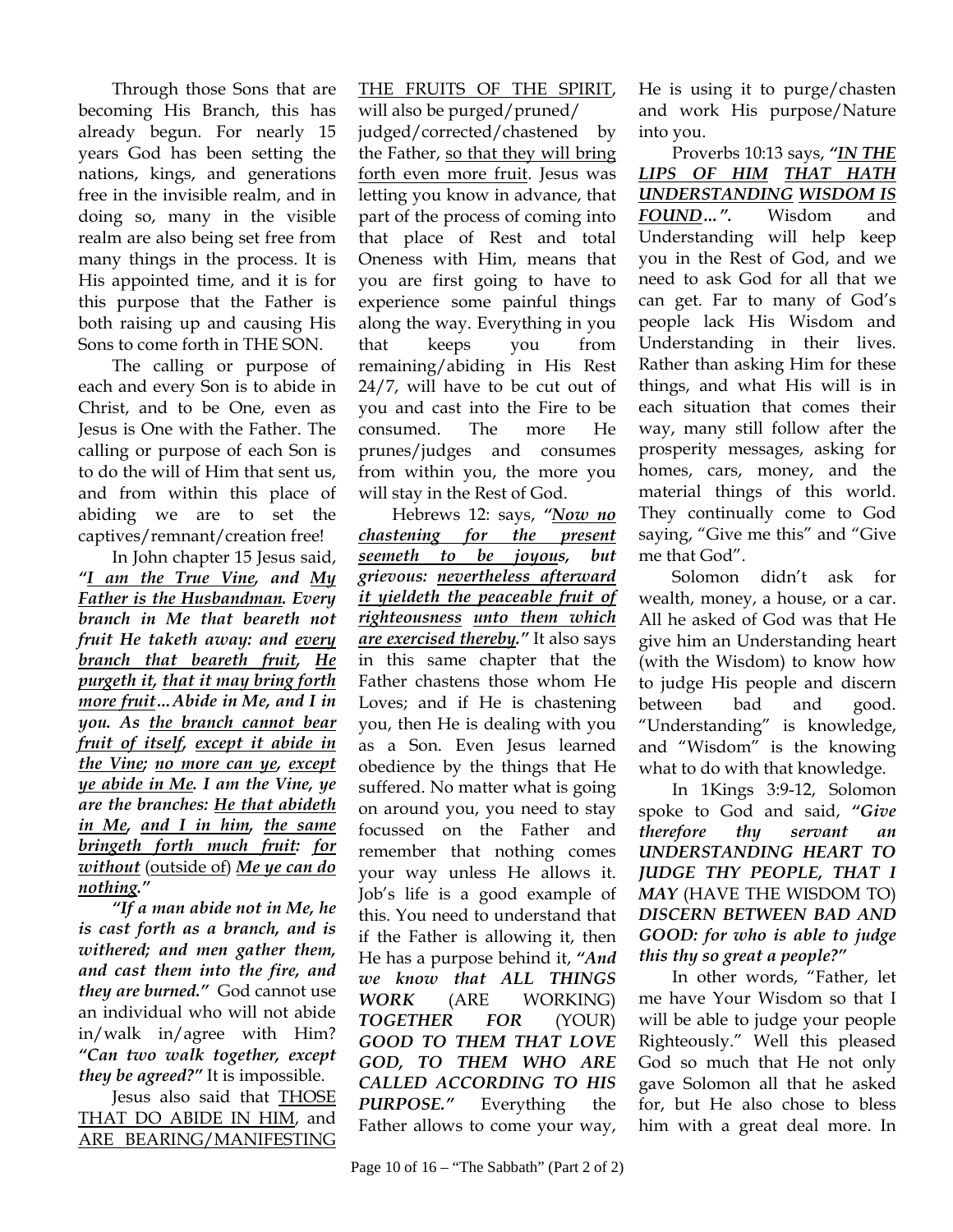verses 11-13 it says, *"And God said unto him, Because thou hast asked this thing, and hast not asked for thyself long life; neither hast asked riches for thyself, nor hast asked the life of thine enemies; but hast asked for thyself UNDERSTANDING*  (AND THE WISDOM) *to discern judgment; Behold, I have done according to thy words: lo, I HAVE GIVEN THEE A WISE AND UNDERSTANDING HEART; so that there was none like thee before thee, neither after thee shall any arise like unto thee. And I HAVE ALSO GIVEN THEE that which thou hast not asked, both riches, and honour: so that there shall not be any among the kings like unto thee all thy days. AND IF THOU ("turn away…from doing thy pleasure on my Holy Day; and call the Sabbath a delight, the Holy of the Lord, Honourable; and shalt honour Him,* (BY TAKING UP YOUR CROSS, DENYING SELF, AND FOLLOWING HIM/*NOT DOING THINE OWN WAYS, NOR FINDING THINE OWN PLEASURE, NOR SPEAKING THINE OWN WORDS:"*) *WALK IN MY WAYS, TO KEEP MY STATUTES AND COMMAND-MENTS, as thy father David did walk, THEN I will lengthen thy days."*

Solomon was blessed with Understanding, Wisdom, and riches above everyone else. He prospered Spiritually and materially because his soul delighted itself and prospered in God. Even Solomon's name means, "Peace" and "Rest". He was responsible and used what God had given him. People marveled and came from afar to hear the Words of Wisdom God had given Him. People from every nation, and all the kings of the earth were drawn to the Light (Wisdom, Understanding, and Truth of God) that was seen in Solomon back then, just as those in the invisible realm are being drawn to the Light of God in His Sons today. Jesus said, *"…the Truth shall make you free."*

People in the invisible realm are coming by the thousands to hear the Wisdom of God within His Sons. They are restless souls looking to find Rest in God. They are looking to find the Bread of Life/Truth that would give nourishment to their souls and set them free.

What God is doing in the invisible realm now is also having an affect on those in the visible realm. He is preparing the way and setting the stage for His Fullness to be revealed through His Sons. He is about to draw back the curtain, and when He does, ALL CREATION WILL SEE HIS GLORY, *"That at the Name of Jesus every knee should bow, of things in heaven, and things in earth, and things under the earth; And that every tongue should confess that Jesus Christ is Lord, to the glory of God the Father."*

God had a particular time and purpose for Solomon to come on the scene, and Solomon used wisely all that God gave him. If people never use what God has given them, it remains dormant and useless within them (buried deep within their earth). If your soul becomes restless then you need to seek God's Wisdom and Understanding for your situation. It is the Wisdom of God that will lead you back to the place in Him where you will find Peace and Rest for your soul.

Paul wrote in 1Corinthians chapter 13, *"…IF I HAVE the gift of prophecy, AND KNOW*  (UNDERSTAND) *ALL THE MYSTERIES AND ALL THE KNOWLEDGE; AND IF I HAVE ALL FAITH, so as to remove mountains, BUT HAVE NOT LOVE, I AM NOTHING…".* Paul was saying that, "Even if I have all the Wisdom, Understanding, and Faith there is; IF I DON'T WALK/ABIDE IN LOVE/THE VINE, AND KEEP MY RELATIONSHIP WITH HIM FIRST in my life, THEN I AM NOTHING."

Even though Solomon had learned many things about God, he still messed up in the end. In fact, if it were not for God's great Love for David, God may have allowed Solomon to go by the way of the grave much sooner than He did. If you remember, God told Solomon, *"And IF thou ("turn away…from doing thy pleasure on my Holy Day…) walk in my ways, to keep my statutes and commandments, as thy father David did walk, THEN I will lengthen thy days."* His length of days was conditional upon His abiding in Christ. God Loved David because he had a heart after God. Solomon started out right in God, but later got off track. He made the same mistake that many of God's people still make today.

Many start out right with God and get all excited about the revelations, understanding, and knowledge the Father gives them. He blesses them Spiritually, as well as naturally. Then after some time goes by and they have been through some trials, they become discontent with their life and what they have. **The reason they**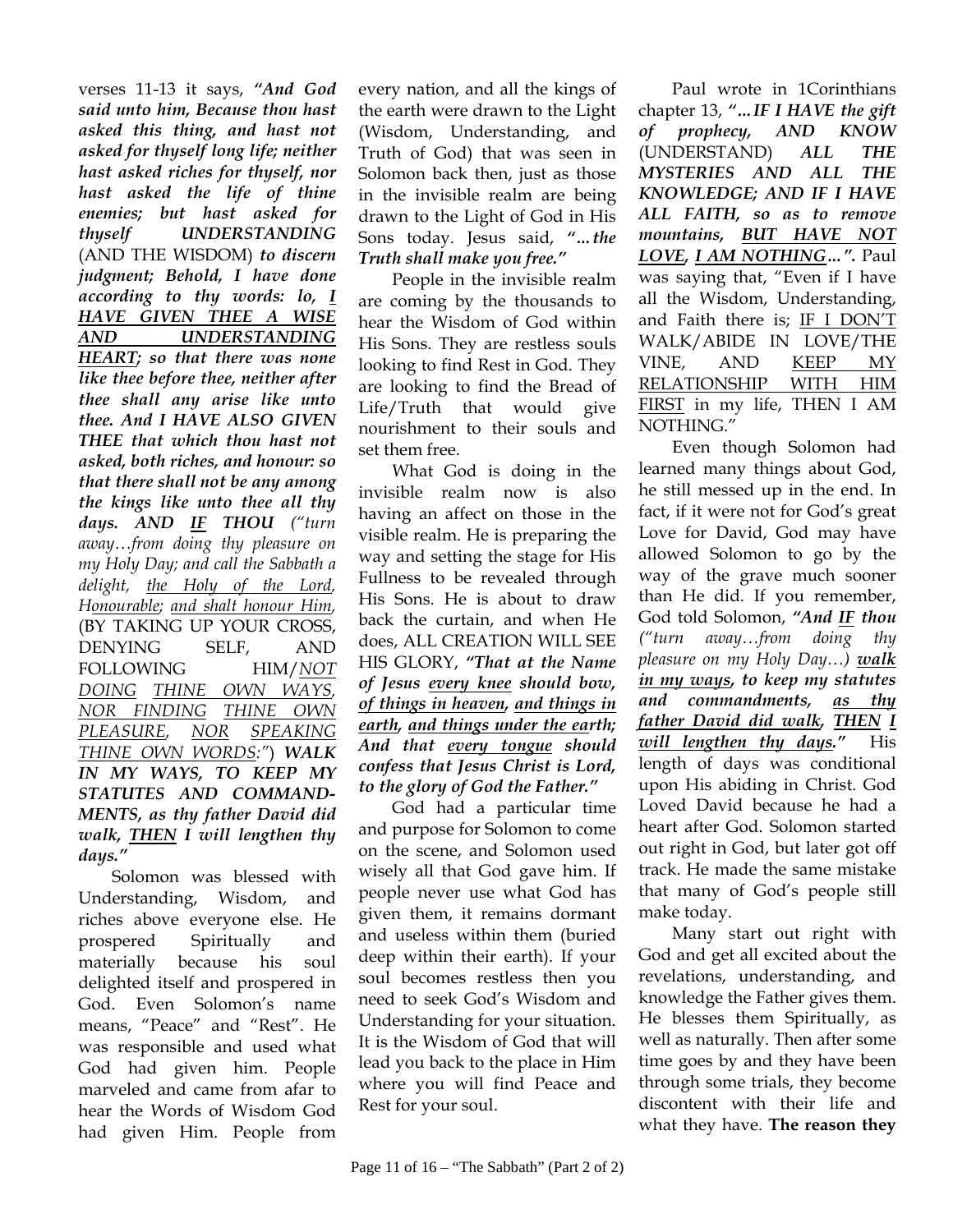**become discontent is because didn't keep their relationship with Him; and they either didn't use, or stopped using/walking in the Knowledge and Understanding that He gave them!**

One of the principles of the Kingdom of God is, **if** you don't use it, **then** you'll loose it. **If** you don't abide in Him and walk in what you know, **then** you'll loose the Peace you have in Him and go right into hell.

What God's people really need is to develop and keep their relationship with the Him FIRST in their life. When they don't do this, they feel an emptiness, or void in their life; and rather than turn their hearts back to Him immediately, they will often look for things in the five-sense realm to fill that void in their life. They go out and get this, and get that, thinking that these things (or even relationships) will make them happy. What they don't understand is that nothing can fill that void in their life except for Christ, and until they are willing to put Him FIRST, they will never be truly happy or at Peace in their mind.

Solomon had everything you could possibly think of in this world, and still he was not satisfied. He was not satisfied because he had left his First Love to have a union with the flesh. In 1Kings 11"1-4 it said that, *"…king Solomon loved many strange women, together with the daughter of Pharoah* (which represents the carnal mind/thoughts that would enslave the people of God)*, women of the Moabites, Ammonites, Edomites, Zidonians, and Hittites; Of the* 

*nations concerning which the Lord said unto the children of Israel, Ye shall not go in to them, neither shall they come in unto you: for surely they will turn your heart after their gods: Solomon clave unto these in love. And he had seven hundred wives, princesses, and three hundred concubines: and his wives turned away his heart. For it came to pass, When Solomon was old, that his wives turned his heart after their gods: and his heart was not perfect with the Lord God, as was David his Father."*

Solomon's wives represented his soul and the five senses. In other words, when Solomon chose to disobey God and have a union with his soul/flesh, he walked out of the mind of Christ/Spirit of God and went into hell in his mind. Instead of having a heart after God and walking as David walked, Solomon constantly tried to find contentment (Peace and Rest for his soul) in the things and relationships of this world.

Whenever we have a union with our five senses, we descend into hell and lose our Peace. It is only when we get our eyes back on the Father that we can see the Light. **NO MATTER WHAT IS GOING ON AROUND US, WISDOM WILL ALWAYS TELL US THAT WE NEED TO ARISE AND WORSHIP HIM!** It is Wisdom/the Spirit of Truth that leads and comforts us within the Father's bosom. This is where we are to abide, and nothing outside of this place will ever satisfy our soul.

In Philippians 4:11-13 (GNB) Paul wrote, *"…I have learned to be satisfied with what I have. I know what it is to be in need and what it is to have more than* 

*enough. I have learned this secret, so that anywhere, at any time, I am content, whether I am full or hungry, whether I have too much or too little. I have the strength to face all conditions by the power that Christ gives me."* 

Like Paul, we all need to come to this same place of being content no matter what state we are in. The soul is always driving us to get more things, to go here and go there.

The interesting thing about Solomon (before he got off track), was that he never had to go anywhere to minister what God gave him. 1Kings 4:34 says that, *"…there came of all people* (nations) *to hear the Wisdom of Solomon, from all kings of the earth, which had heard of his Wisdom."* As Solomon was Faithful to use the Understanding, Wisdom, and Knowledge that God had given him, word of his acts and Wisdom quickly spread throughout the land. As long as Solomon remained in the place where God had established him within Himself (I'm talking Spiritually here), the people came to him.

*"When the queen of Sheba heard about the fame of Solomon concerning the Name* (Nature) *of the Lord…"*, she went to Solomon both to test him, and to see with her own eyes if what she had heard about Solomon was true. People not only recognized the Wisdom of God in the Words that Solomon spoke, but they also saw the Nature of God being manifest through him. When the queen of Sheba had seen Solomon's Wisdom (the Wisdom of God being manifest through him) and all that he had, she said that his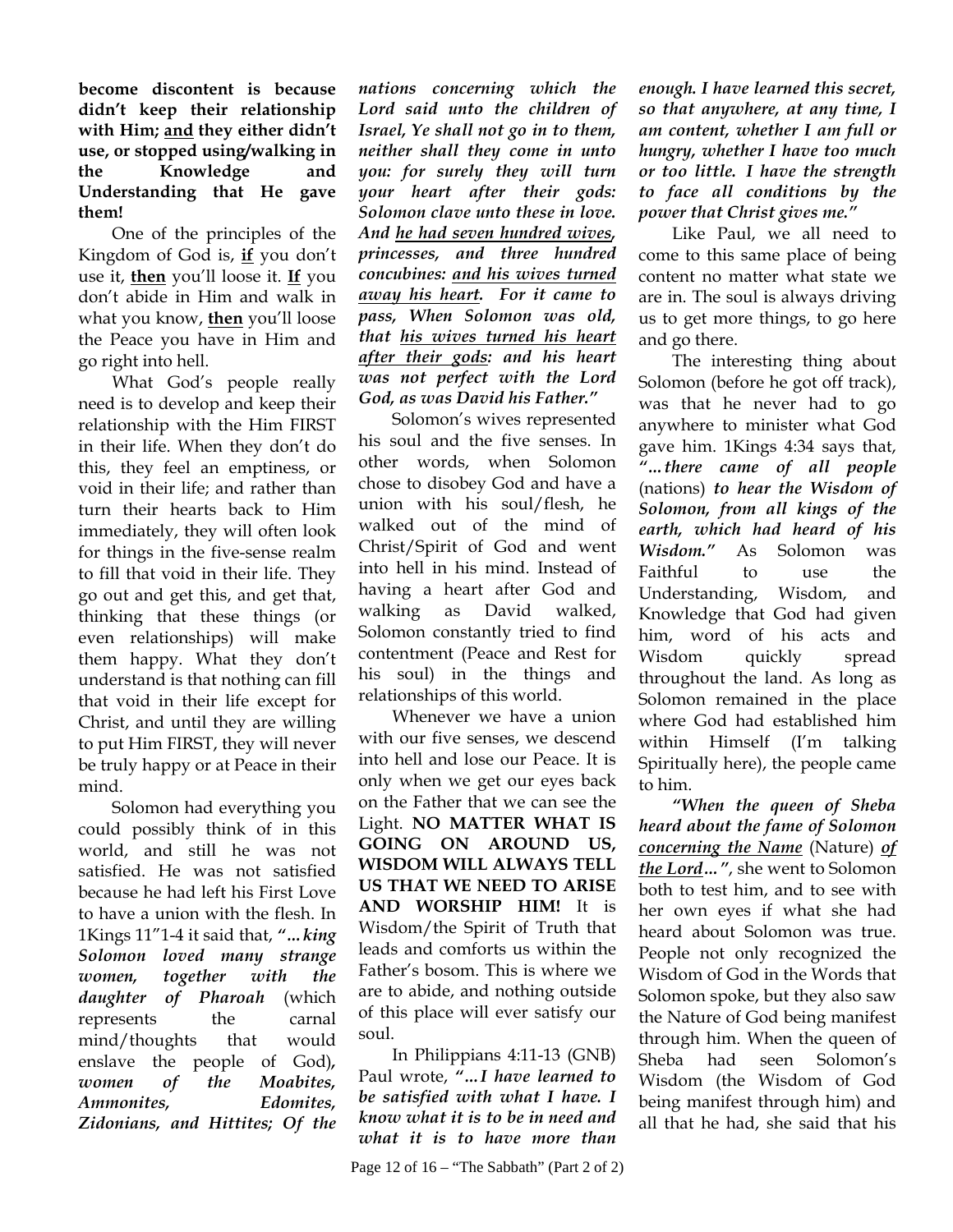Wisdom and prosperity exceeded the fame that she had heard.

Even then, Solomon both understood and spoke of all the different kinds of "trees", which represent "people" from all the nations of the earth. He spoke of the "cedar trees", which are the "Sons of God/Overcomers". The "beasts", which are the carnal natures/appetites of the flesh, i.e., the lust of the eyes, the lust of the flesh, and the pride of life. The "fowls", which speak of the principalities, powers, rulers of darkness of this world, and spiritual wickedness in high places/the invisible realm. The "creeping things", which are the negative thoughts in the mind that cause you to enter into fear, doubt, and unbelief. And he spoke of "fishes", representing all humanity/creation being reconciled back to God. Solomon was actually ministering the Gospel of the Kingdom of God. People and kings from all nations came to Solomon seeking both the counsel and judgements of the Lord, that they too would find Rest for their souls. During his life Solomon spoke three thousand proverbs, and wrote one thousand and five songs.

What happened with Solomon, was a foreshadow of what God is getting ready to do on now a much greater scale through His Sons. When you look at the scriptures, it is amazing to see the amount of Wisdom and Understanding that God gave to Solomon.

God has also given His Sons in the earth today much Wisdom and Understanding. Jesus said in Matthew 13:17 that, *"Unto you it is given to know the mysteries of the Kingdom of God: but to* 

*others in parables; that seeing they might not see, and hearing they might not understand."* He also said in Luke 8:10, **"***For verily I say unto you, That many prophets and righteous men have desired to see those things which ye see, and have not seen them; and to hear those things which ye hear, and have not heard them."* The Bible declares that the time is coming when the nations are going to have to seek out the Wisdom of God once again.

In Isaiah 2:2-5 it says, *"And it shall come to pass in the last days, that the Mountain of the LORD'S House shall be established in the top of the mountains, and shall be exalted above the hills; and all nations shall flow unto it. And many people shall go and say, Come ye, and let us go up to the Mountain of the LORD, to the House of the God of Jacob* (you are that Mountain and House that it is speaking of)*; and He will teach us of His ways, and we will walk in His paths: for out of Zion shall go forth the law, and the Word of the LORD from Jerusalem. And He shall judge among the nations, and shall rebuke many people: and they shall beat their swords into plowshares, and their spears into pruninghooks: nation shall not lift up sword against nation, neither shall they learn war any more. O House of Jacob, come ye, and let us walk in the Light of the LORD."*

Many of God's Sons have the Word of God burning inside of them, and they have been crying out to God, "How long is it going to be before this can come out and flow to the people". Some get disappointed and depressed, because it appears in the natural that there is nowhere to minister the Word that God has placed within them.

Some of these Sons (not all) are still looking for the acceptance and praises of men. They are looking for a place to get up and minister where the eyes of the people will be upon them. These Sons are still being driven by their soul to fulfill certain appetites of the flesh that they have not yet allowed God to deal with in their lives. They are still ministering from within the law of Moses, wanting to put their yoke upon the people to control them, rather than allow the Christ to minister through them and set the people free.

The ministry of a Son is not something we are called to do from a pulpit. It is something that we are to walk out and become. It is a state of being, where moment by moment you yield your will to the Father and you're ready to speak whatever Word He directs you to speak to any individual. It is all about a walk, and not just a talk. If we are truly walking this walk and abiding in Him, the River of Life will automatically flow out of us to others. Some are looking for a pulpit to preach from; but **when you begin to use what God has already given you and walk this out, people will be drawn to seek out the Wisdom of God in you, no matter where you are physically**. You could be at a shopping center, walking down the street, or just sitting in a park, and people will come to you.

For years we have been experiencing this in degrees. People from all nations of the earth have been coming, and out of nowhere they start pouring their heart out to us. Total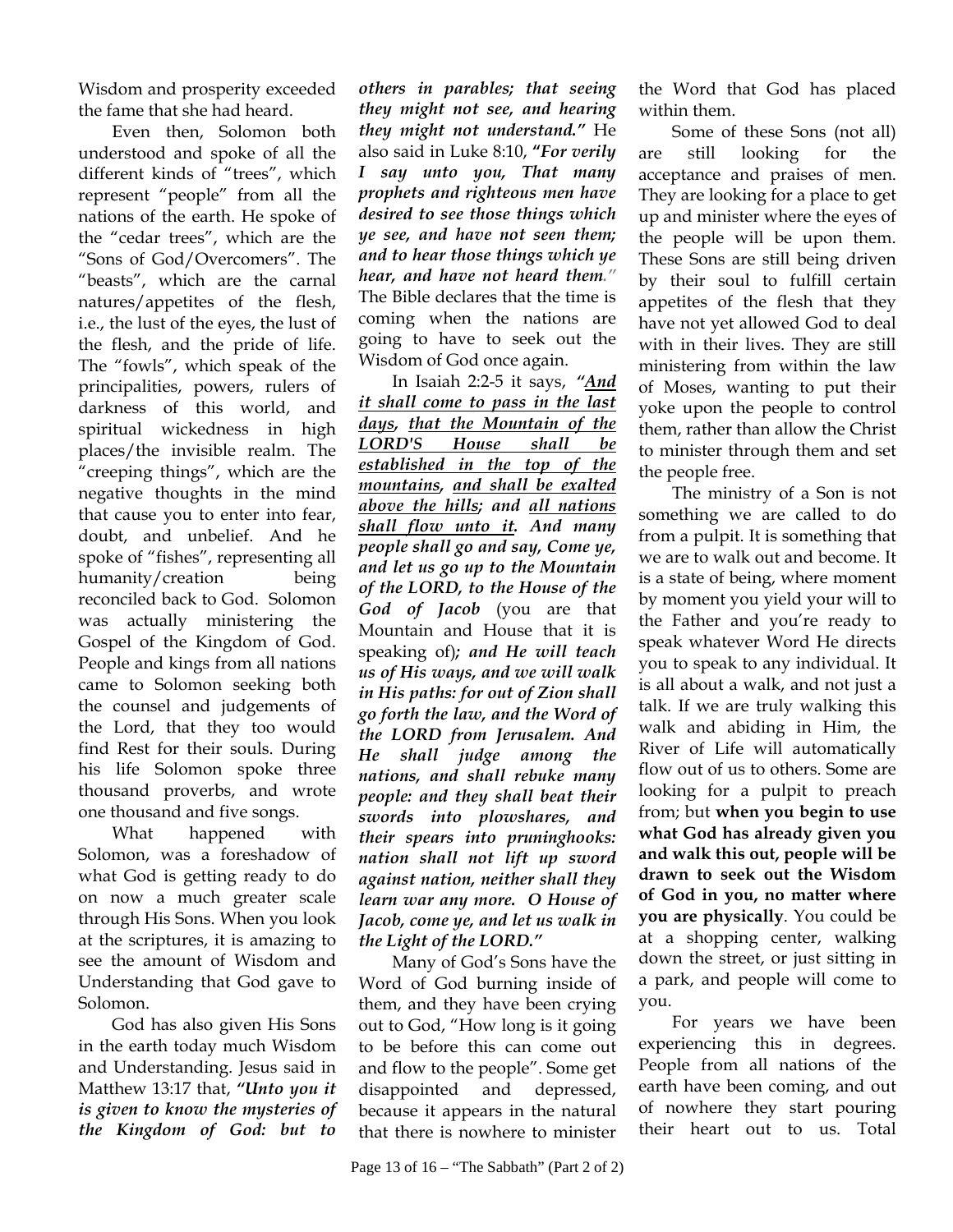strangers are coming with questions and seeking counsel. What they are really seeking is the Wisdom of God whether they realize it or not. This is God opening the door for us to minister to not only these individuals, but also to their generations. There is a balance to all of this, and He is ministering in both realms now!

As you are *"Faithful and True"* in the little things (with each individual He brings to you) He will give you more responsibility, and open even more doors to you as time goes on. Be anxious for nothing, and walk one day at a time in union with Him. We are to remain open to however, wherever, and whenever God chooses to minister through us. Stay focussed on Him and remain in a state of readiness.

Solomon didn't go looking for people to minister to. He simply used what God gave him. As he allowed the Wisdom of God to flow out to creation from within him, it said that *"the fame of Solomon concerning the Name of the Lord"* was proclaimed throughout the land. People and kings sought Solomon out.

 When the manifestation of the Sons of God takes place, and the Father reveals His Fullness openly through them, the nations of the earth will hear of His Fame. They will come to God's Sons saying, "Let us go up to Zion and learn the ways of our God". As they learn of His ways, they will also come into the Feast of the Tabernacles and experience His Rest.

Isaiah chapter 11 was speaking of that One New Man that is coming forth in the image

of the SON. It is that many membered body of Sons that have come into the Fullness of Christ, and walk as ONE, even as Jesus is One with the Father. This One New Man has learned by the things they have suffered. They have endured the purging of the Father, and it says that this Branch that shall come forth out of the root of Jesse (the Vine/Christ) will also have the Seven Spirits of God. They are the anointed of the Lord that have been tried and chosen as *"Faithful and True". "These are they which follow the Lamb withersoever He goeth. These were redeemed from among men, BEING THE FIRSTFRUITS UNTO GOD AND TO THE LAMB."* It says that, *"…the Spirit of the Lord* (the mind of Christ) *shall rest upon Him* (them), *the Spirit of Wisdom and Understanding, the Spirit of Counsel and Might*  (Power/Authority)*, the Spirit of Knowledge and of the Fear of the Lord."* 

In God, an individual's natural age does not matter, but what does matter is the attitude of that individual's heart. Jesus said, *"Many are called, but FEW ARE CHOSEN."* He will only choose those that have been tried and proven *"Faithful and True"* to the heart of the Father. Those that have learned to abide in Him, and use wisely all that He has given them.

David was called at a very young age, and with this calling he was also given the responsibility to care for a little flock of sheep. God gave David this responsibility to prove him and see what he would do with it.

In one parable Jesus spoke of a Man who one Day **called** His servants unto Himself. To each of His servants He a number of talents. When He returned, each of His servants was required to give an accounting (which means they were "accountable") for what he had been given. Those (Sons) servants that used wisely what had been given to them; were then given even more (responsibility). The Lord said to each of these servants, *"Well done thou Good and Faithful servant: thou hast been Faithful over a few things, I will make thee ruler over many things: enter into the Joy of the Lord."*

However, in the case of the individual (Sons) that chose to abide in fear rather than in the Vine, and instead of being responsible with what he had been given, chose to bury/hide (from) it in the earth/world – what was once entrusted to him, was taken away. The Lord then gave his talent to another that He had proven and chosen as *"Faithful and True".*

No one is going to be chosen and anointed (given the responsibility) to rule and reign as a True Son/the Branch, until he has first been tried and proven as *"Faithful and True".* 

Anyone who is in this message is called to be a shepherd, and to be a shepherd you must also have a shepherd's heart for all people/creation.

In preparing David to one day sit on the throne, God first trained him to be a good shepherd. In the plan of God, David first had to learn how to be responsible in the little things. He learned to tend the sheep that God gave him. He Loved and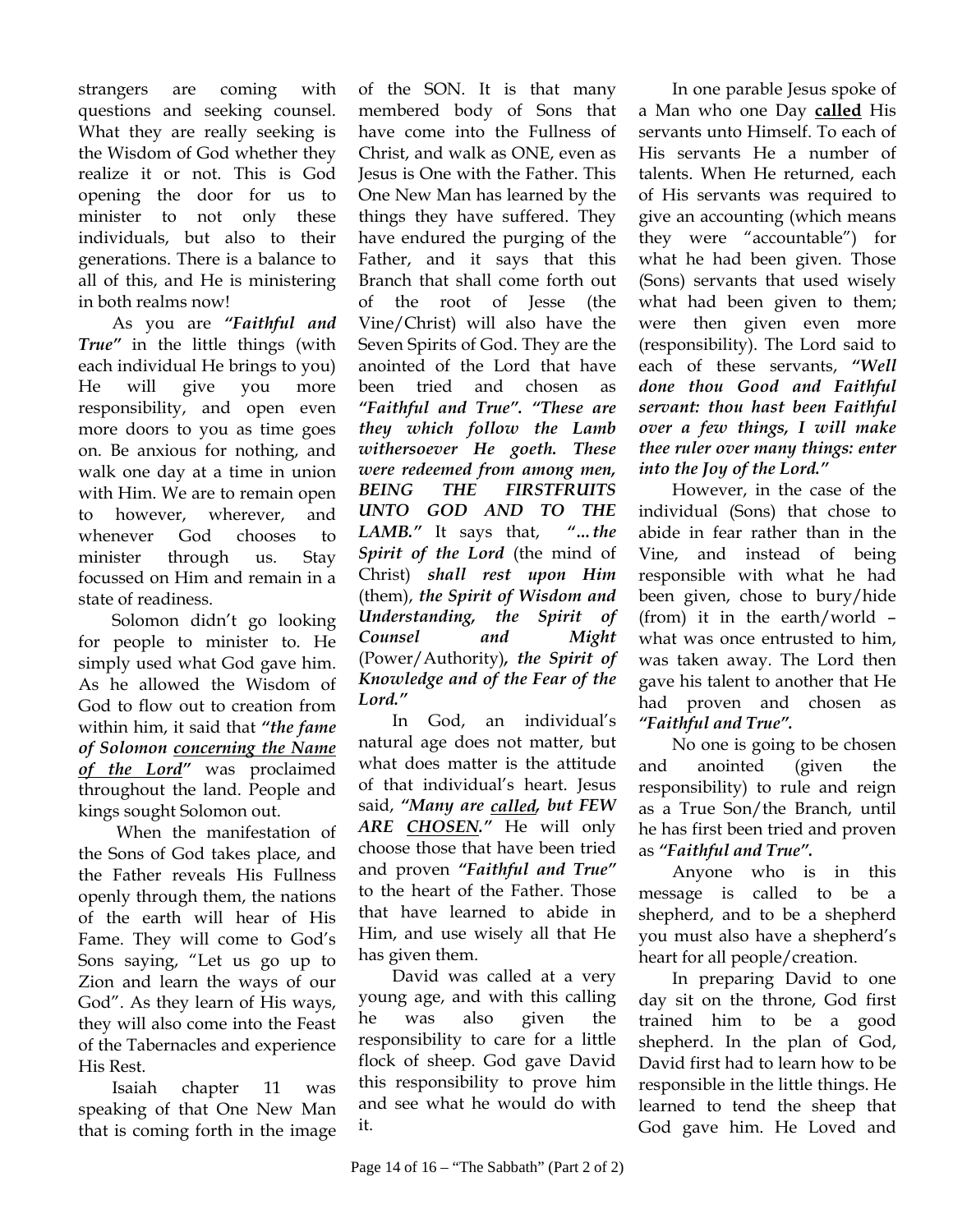watched over them; and when the lion and the bear came, David overcame them in the Lord's strength. From an early age, David had a relationship with the Father, and learned to depend on Him. He learned to listen for His voice, and was *"Faithful and True"* to do all that God asked of him.

God used the situations in David's life to prepare him for what was to come. Can you imagine this little boy having to rise up and kill the lion and the bear that sought to kill his flock? When David went up against Goliath, Saul wanted David to put on his armor, and use his weapons of warfare. "Saul" represents the flesh man/carnal mind; and the armor and weapons he wanted David to put on and use, were that of religion and the law. David tried on Saul's armor, but it didn't fit. He knew that just as with the lion and the bear, he had to depend on the Father's strength to overcome the giant. Goliath wanted to not only take David's life, but he also wanted to enslave the people of God.

It was not the strength of Saul (religion and the law) that overcame the giant and set the people free. It was the anointing of God in David. Just as David knew that his strength came from abiding in the Lord, the Branch that is coming forth from the root of Jesse does so from a place of abiding in the Vine.

In learning to abide in the Vine, they are allowing the Father to purge them of all that is not like Him. They have learned by experience to depend on (trust) Him in every situation. They have been tried and proven, have learned, and are learning to be *"Faithful and True"* with all that He has given them. He has trained, and is training them to be good shepherds; and through a relationship they are becoming One with THE SHEPHERD'S HEART. None of us are there yet, but this is where He is quickly bringing those Sons that have learned to abide in, and that Faithfully yield their will to Him.

Before the foundation of the earth He knew them. He also knew exactly what it would take to bring each one to the place where they can bear the responsibility of His Fullness and judge all things Righteously as Christ in the earth. He called them, and chose them, and in Isaiah chapter 11 it says that He shall anoint them with the Seven Spirits of God, meaning He will give them the Spirit without measure just as He did with Jesus. They shall be made Perfect in Him and come forth in His Image and after His Likeness. When people look upon them, they will see the Father standing before them in His Sons.

*"Righteous shall be the girdle of His loins, and Faithfulness the girdle of His reins"*, meaning they will continually walk in the Righteousness of God, and everything that comes forth from within them will produce Life.

Those that are called to be part of His Branch must walk with both girdles on at all times. You need to ask God to show you the responsibility that comes with wearing these girdles, as it is not something that can be taken lightly. Many have counted the cost of wearing these girdles, but were not willing to pay the price.

Many are not willing to drink from the same cup of sufferings that Jesus did.

In Isaiah it says that in that Day (the Day of the Lord) this Branch will STAND/ABIDE IN HIM as a sign (or banner) to the people, and that the Gentiles/nations are going to seek Him/them out. People and kings from all nations of the earth are going to come seeking both the counsel and judgements of the Lord, that they too might find Rest for their souls. It says, *"…and HIS REST SHALL BE GLORIOUS."* Through the counsel and ministry of His Branch as Kings and Priests after the order of Melchisedec, they will enter into the Feast of Tabernacles and call His Sabbath a delight. It is here that they shall taste of the Lord and see that He is Good.

I do not know when the Fullness of this is going to take place, but when it does God's Sons are going to be bombarded with people from both realms coming to find Rest for their souls. The Father keeps saying, "It is closer than we think!"

Are we ready? Are we wearing the two girdles by walking in Righteousness and Faithfulness to the Lord? Are we being responsible with what He has given us? Is His Sabbath a truly a delight to us, and are we honoring the Lord moment by moment, by not doing our own ways, nor finding our own pleasure, nor speaking our own words - or are we polluting the Sabbath?

None of us are walking in the Fullness of this yet. All of us still have some things in us that are not Christ-like, and we need to be